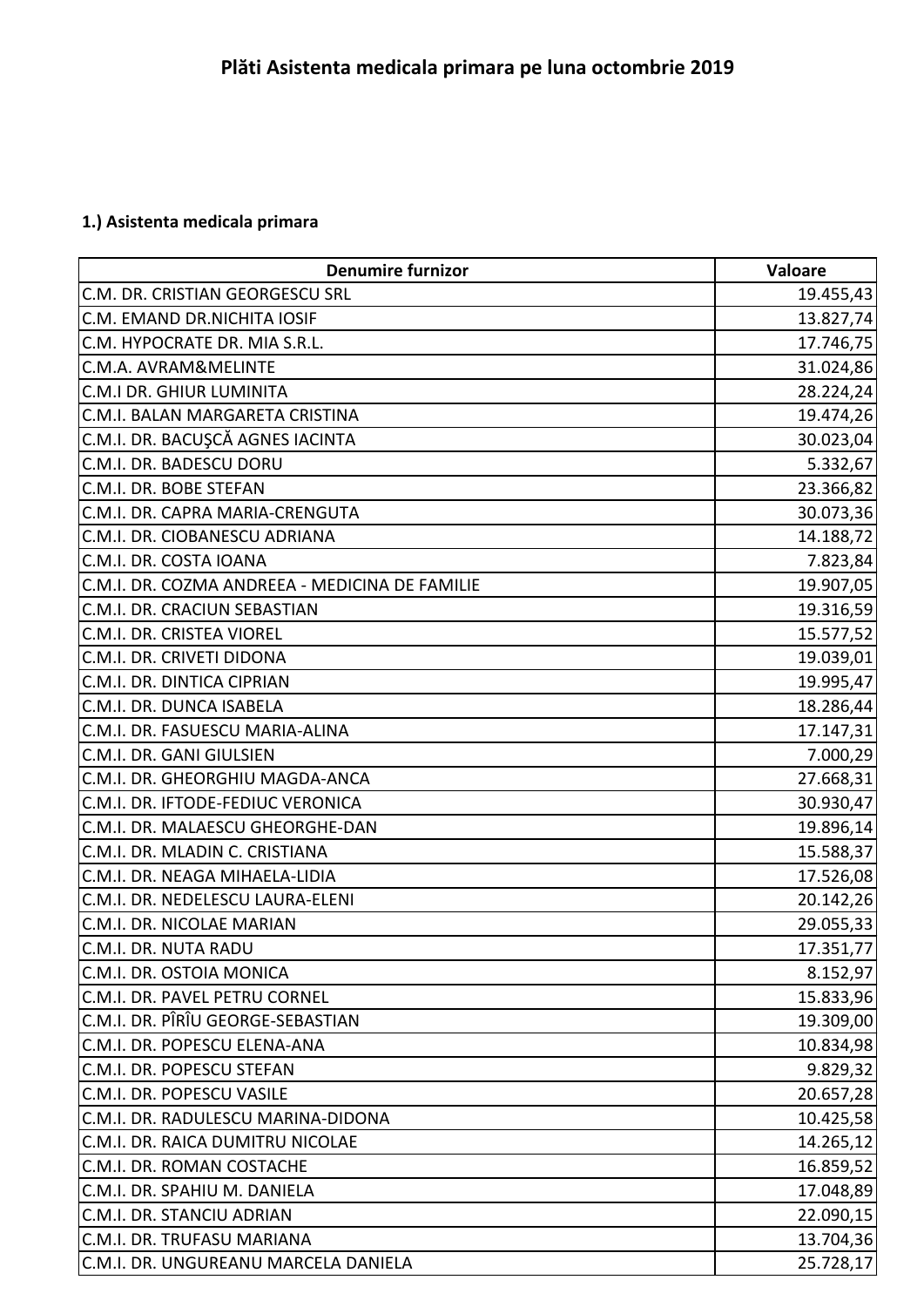| C.M.I. DR.ILIES ILEANA-LUMINITA MEDICINA DE FAMILIE ACUPUNCTURA           | 22.622,10  |
|---------------------------------------------------------------------------|------------|
| C.M.I. M.G. DR. BOROS OLIMPIU-RADU                                        | 10.893,29  |
| C.M.I. MED. FAM. DR. MANOLE CORNELIA-ALEXANDRA                            | 19.367,16  |
| C.M.I. STANCIULESCU GEORGIANA                                             | 16.186,81  |
| C.M.I.DR.GHITOIU GHERGHINA                                                | 19.415,25  |
| C.M.I.R. IZVORUL SANATATII S.R.L.                                         | 10.888,10  |
| C.M.M.F. DR MIHAILOV LILIANA                                              | 18.107,62  |
| C.M.MED MIN DR. PRUNA SILVIA                                              | 21.072,76  |
| CAB.MED. GEN. DR. VLASIN SERGIU                                           | 6.360,08   |
| CABINET MEDICAL DE FAMILIE DR. COMISEL GABRIELA SRL                       | 22.094,68  |
| <b>CATMED SRL</b>                                                         | 28.296,59  |
| <b>CAVIMED</b>                                                            | 21.453,16  |
| CENTRUL MEDICAL DE DIAGNOSTIC SI TRATAMENT AMBULATORIU SI MED.            | 646.957,84 |
| <b>PREVENTIVA</b>                                                         |            |
| CENTRUL MEDICAL DIEFFENBACHIA DIAGNOSTIC SRL                              | 11.815,37  |
| <b>CENTRUL MEDICAL LIAD SRL</b>                                           | 12.160,74  |
| <b>CENTRUL MEDICAL RODICA SRL</b>                                         | 13.714,21  |
| CM. DR. CHIORALIA N CARMEN SORINA - CABINETE MEDICALE ASOCIATE MG         | 31.721,69  |
| <b>CMAMF DR. IVANCIU IONEL</b>                                            | 20.539,39  |
| CMAMF DR.ALEXANDRU CRISTINA                                               | 24.927,02  |
| CMI - BUCUR I. ILEANA                                                     | 11.363,78  |
| CMI - BUSNEAG I. ILIANA CARMEN                                            | 23.562,35  |
| <b>CMI ALBU DANIEL</b>                                                    | 11.908,57  |
| <b>CMI BANU DANIEL</b>                                                    | 14.106,99  |
| CMI BARI GHEORGHE IULIANA                                                 | 24.213,47  |
| <b>CMI CARTAS DR SAVA DAN</b>                                             | 26.482,72  |
| <b>CMI DERIOIU DANIEL IONUT</b>                                           | 13.245,47  |
| CMI DOGARU P. PETRU                                                       |            |
| CMI DR BUZESCU DAN AUREL                                                  | 16.732,48  |
|                                                                           | 20.188,91  |
| <b>CMI DR CATOIU LAVINIA</b>                                              | 16.201,71  |
| CMI DR CEAUSU ANDREEA MAGDALENA                                           | 19.193,50  |
| CMI DR DELEANU CRISTIAN-DANIEL                                            | 8.859,28   |
| CMI DR DINULESCU DANIELA MEDICINA DE FAMILE SI RECUPERARE, MEDICINA FIZIO | 18.560,60  |
| CMI DR DODU CORNELIA                                                      | 13.018,76  |
| CMI DR DRAGHICI MARIA ELIDA                                               | 16.990,22  |
| <b>CMI DR FILIP AURELIAN</b>                                              | 12.396,29  |
| CMI DR GHICA-RADU ADRIANA                                                 | 29.664,67  |
| <b>CMI DR HOBLE ANA</b>                                                   | 22.603,18  |
| <b>CMI DR IONESCU RAFAEL</b>                                              | 20.275,50  |
| CMI DR MUSAT IULIANA                                                      | 22.209,37  |
| <b>CMI DR NEGRU CRISTIAN</b>                                              | 7.941,25   |
| CMI DR NICULESCU VICTORITA                                                | 11.272,63  |
| CMI DR POPESCU-LUNGU DANA-OLGA                                            | 22.080,43  |
| <b>CMI DR TINC DOINA</b>                                                  | 4.793,23   |
| CMI DR. BIRAU LUIGI GHEORGHE                                              | 23.144,71  |
| CMI DR. BJERKESTRAND ANDREEA FLORINA DANA                                 | 24.742,13  |
| CMI DR. CAMBUROV MIHAELA LOREDANA                                         | 13.677,00  |
| CMI DR. CHIFOREANU GABRIEL                                                | 15.146,19  |
| CMI DR. COJOCARU VALENTIN                                                 | 7.247,92   |
| CMI DR. COSTANGIOARA VALERIU                                              | 19.591,55  |
| CMI DR. DUMAN NICOLAE                                                     | 20.291,60  |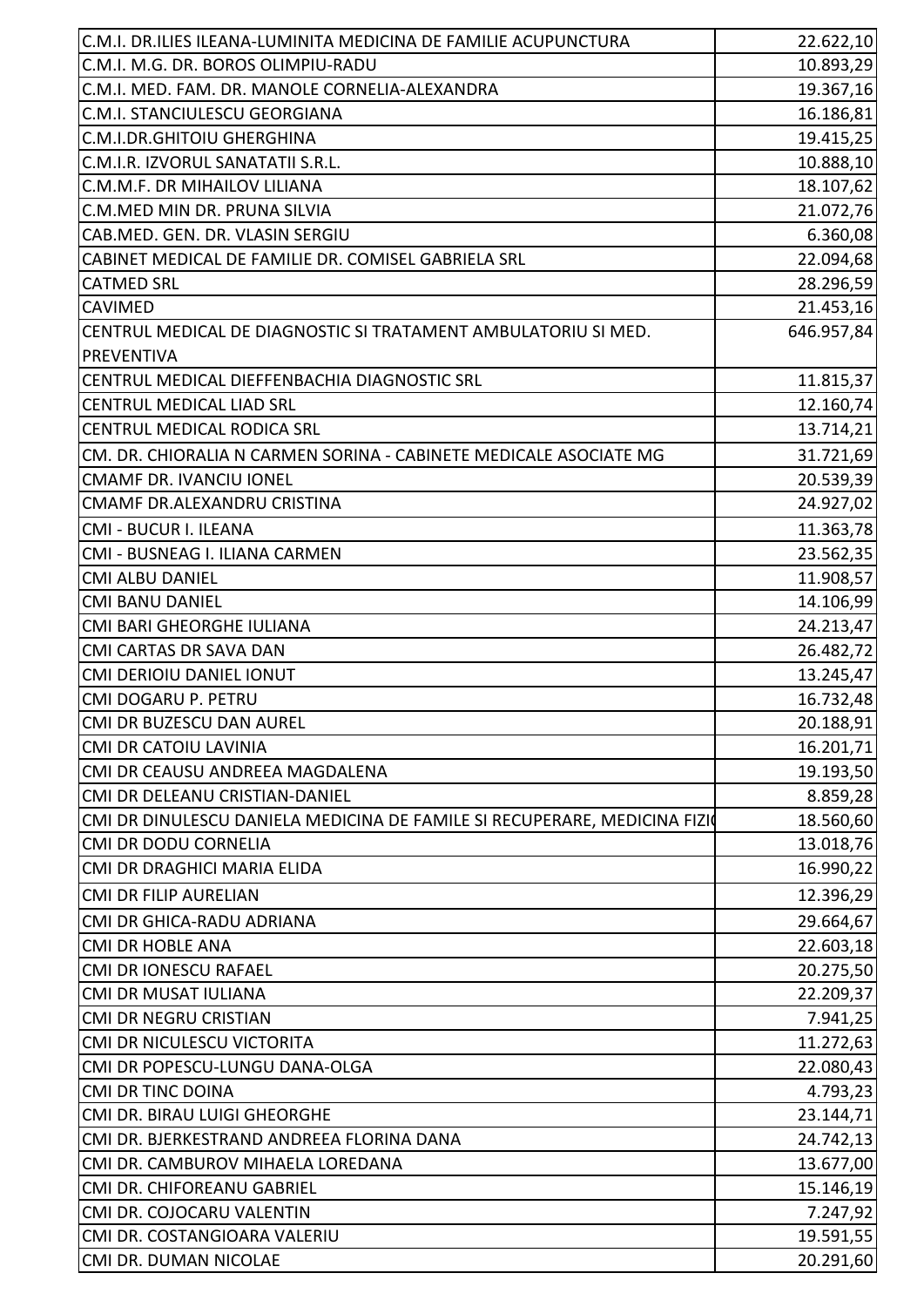| CMI DR. ENACHE VETURIA MARIA                      | 27.157,06 |
|---------------------------------------------------|-----------|
| CMI DR. FLORIAN PETRUTA                           | 12.748,02 |
| CMI DR. GAVRILA CONSTANTIN                        | 16.289,95 |
| CMI DR. GINGU VALI                                | 23.925,00 |
| CMI DR. GUZU CRISTINA                             | 21.546,12 |
| CMI DR. HUDICI VIRGILIU-DANIEL                    | 18.290,42 |
| CMI DR. ILIE MARGARETA                            | 18.437,60 |
| CMI DR. ION MIHAITA EMILIAN                       | 19.825,67 |
| CMI DR. KRAKSNER SRL                              | 12.760,56 |
| CMI DR. LINA ION                                  | 20.174,92 |
| CMI DR. MARGINEAN ANDREEA                         | 18.278,03 |
| CMI DR. NEDELCU VIVIANA                           | 26.208,22 |
| CMI DR. NICOLAE SICINSCHI MIOARA                  | 17.002,72 |
| CMI DR. ONEL MADALINA ELENA                       | 19.366,13 |
| CMI DR. POPA ELENA RAMONA                         | 7.665,97  |
| CMI DR. POPA NICOLAE-CIPRIAN                      | 17.807,58 |
| CMI DR. POPESCU ALEXANDRU                         | 12.087,56 |
| CMI DR. POTOPEA DANIEL                            | 7.522,12  |
| CMI DR. RADUCANU ELENA-IULIANA                    | 18.957,53 |
| CMI DR. RUSI EMILIANA                             | 21.395,83 |
| CMI DR. SANDU CARMEN C.MEDIS                      | 12.413,85 |
| CMI DR. SCHIBA MIHAI NICOLAE                      | 8.916,70  |
| CMI DR. SICLOVAN MARIA                            | 17.194,56 |
| CMI DR. SPINEAN MONICA LUCIANA - MEDIC DE FAMILIE | 23.521,76 |
| <b>CMI DR. STAN RADU</b>                          | 23.053,34 |
| CMI DR. TANASESCU LIVIU                           | 13.981,12 |
| CMI DR. TASCAU CLAUDIU SORIN                      | 23.362,76 |
| CMI DR. TOMA DORIN PETRU                          | 9.550,01  |
| CMI DR. ZANFIR MARIAN                             | 14.990,48 |
| CMI DR.MIHAI MIHAELA DANIELA                      | 11.336,02 |
| <b>CMI DR.MIHUT GEORGETA</b>                      | 15.709,33 |
| <b>CMI DR.MITROI CORNEL</b>                       | 18.817,63 |
| CMI DR.PREDETEANU NARCISA                         | 8.923,31  |
| CMI DR.STEFANESCU CRISTINA                        | 15.536,50 |
| CMI DR.TRANDAFIR ILEANA                           | 15.622,85 |
| <b>CMI DR.TUDOSE CRISTIAN</b>                     | 18.920,51 |
| <b>CMI GHINEA ILEANA</b>                          | 15.509,93 |
| CMI MF DR. RUSU FLORIN                            | 21.873,80 |
| <b>CMI NEAGOE IRINA</b>                           | 20.364,17 |
| CMI PASLARU IULIANA-MIHAELA                       | 15.362,58 |
| <b>CMI SECRERIU VIRGIL</b>                        | 22.171,55 |
| <b>CMI TIPISCA SIMONA</b>                         | 10.291,86 |
| CMI UNGURU MIHAELA                                | 13.799,17 |
| CMMF DR. IRIMIA I. EMILIA ALINA                   | 22.199,65 |
| DODI 5109 S.R.L.                                  | 25.900,94 |
| DR.MORARU LUCIAN-CAB.CERC MILITAR                 | 19.961,22 |
| <b>MARINA MED SRL</b>                             | 24.719,81 |
| <b>MED SAN FAM SRL</b>                            | 22.758,48 |
| <b>MEDFAMGRIG</b>                                 | 18.488,54 |
| <b>MEDICAL CLASS SRL</b>                          | 37.475,82 |
| METROPOLIS MEDICAL CENTER SRL                     | 10.433,15 |
|                                                   |           |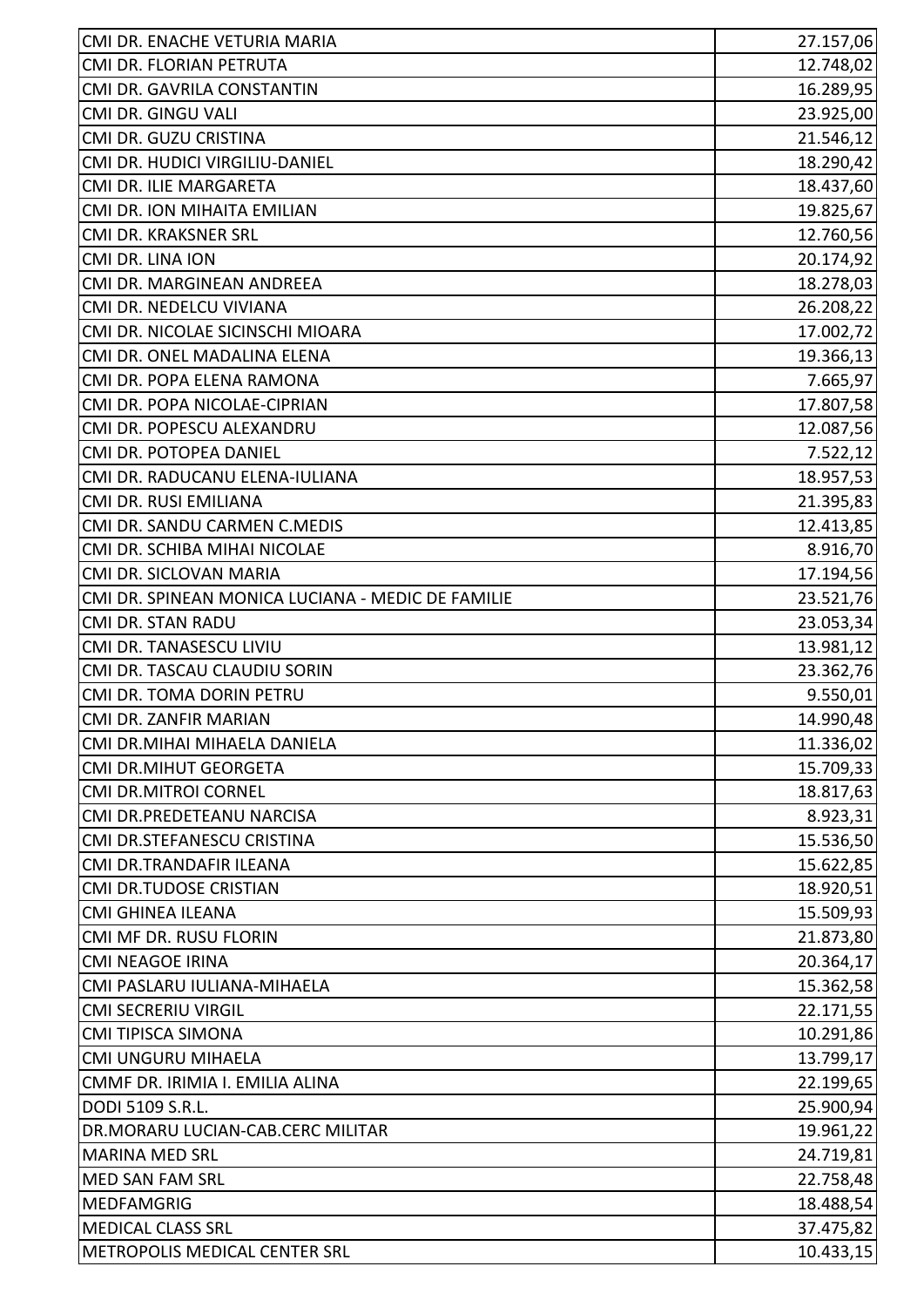| <b>OMNIPRAX MEDICALS S.R.L.</b><br><b>PRANA SERV</b><br>PSYHO-SOMA MED SRL<br>S.C. CABINET MEDICAL DR. LUCA S.R.L.<br>S.C. CHIFANMED S.R.L.<br>33.714,46<br>S.C. DINU UROMEDICA SRL<br>10.047,42<br>S.C. DR. BLAJ ST. CABINET MEDICAL S.R.L.<br>16.537,62<br>S.C. FOCUS LAB PLUS S.R.L.<br>29.449,89<br>21.370,15<br>S.C. HOMESON S.R.L.<br>S.C. LASER MED S.R.L.<br>14.141,26<br>S.C. LAUNER FARM S.R.L.<br>69.380,14<br>S.C. MEIROSU MED S.R.L.<br>29.317,00<br>S.C. MICS MED S.R.L.<br>9.675,34<br>S.C. NICOMED S.R.L.<br>78.900,09<br>S.C. PANAX MED S.R.L.<br>8.478,35<br>S.C. SANILIFE HEALTH S.R.L.<br>13.173,12<br>S.C.C.M. DR. GHEORGHE SORIN S.R.L.<br>26.271,84<br>S.C.C.M. DR. STAN S.R.L.<br>18.567,92<br>S.C.M. PRIMA<br>28.774,88<br><b>SC ALESSIA MED SRL</b><br>18.780,67<br><b>SC AMICUS MED SRL</b><br>33.433,83<br><b>SC ANALIZE LABORATOR SRL</b><br>17.312,46<br><b>SC ANGI MED CENTER TOP SRL</b><br>6.923,03<br>20.023,92<br><b>SC BADIMEDSAN SRL</b><br><b>SC BERCENI MEDICAL SRL</b><br>13.934,76<br><b>SC BORUM MEDICAL SRL</b><br>35.804,16<br>SC CAB.MED.DR.BUNDA ACHIM EMIL SRL<br>24.699,37<br>22.094,55<br>SC CABIMEDPLUS SRL<br><b>SC CENTRUL MEDICAL GIRO SRL</b><br>26.515,82<br>SC CENTRUL MEDICAL NICOMED SRL<br>17.939,73<br><b>SC CENTRUL MEDICAL TINERETULUI SRL</b><br>32.771,56<br><b>SC CHIAJNA MEDICAL CENTER SRL</b><br>13.092,43<br><b>SC CLINICA SF. LUCIA</b><br>6.913,95<br>4.085,04<br><b>SC CLUBUL SANATATII SRL</b><br>SC DR HRIMIUC MINODORA SRL<br>21.032,58<br><b>SC ECHILIBRIUM MEDICAL SRL</b><br>18.089,71<br>9.868,33<br>18.515,65<br>SC FAMILYMED CHIOSAC ANDREEA SRL<br>21.614,52<br><b>SC GRIKAMED SRL</b><br>18.558,31<br>24.342,85<br><b>SC HUMAN MEDICAL CENTER SRL</b><br>30.385,45<br><b>SC KASYA MEDICAL CENTER</b><br>15.862,37<br><b>SC MED DR. MORARU SRL</b><br>25.193,33<br><b>SC MEDEX SRL</b><br><b>SC MEDICAL MOTION SRL</b><br><b>SC NADMED LEADER SRL</b><br><b>SC PAVAFAEZ MEDICAL SRL</b> | <b>NICOMED ALFA SRL</b>         | 18.445,69 |
|---------------------------------------------------------------------------------------------------------------------------------------------------------------------------------------------------------------------------------------------------------------------------------------------------------------------------------------------------------------------------------------------------------------------------------------------------------------------------------------------------------------------------------------------------------------------------------------------------------------------------------------------------------------------------------------------------------------------------------------------------------------------------------------------------------------------------------------------------------------------------------------------------------------------------------------------------------------------------------------------------------------------------------------------------------------------------------------------------------------------------------------------------------------------------------------------------------------------------------------------------------------------------------------------------------------------------------------------------------------------------------------------------------------------------------------------------------------------------------------------------------------------------------------------------------------------------------------------------------------------------------------------------------------------------------------------------------------------------------------------------------------------------------------------------------------------------------------------------------------------------------------------------------------------------------------------------------------------------|---------------------------------|-----------|
|                                                                                                                                                                                                                                                                                                                                                                                                                                                                                                                                                                                                                                                                                                                                                                                                                                                                                                                                                                                                                                                                                                                                                                                                                                                                                                                                                                                                                                                                                                                                                                                                                                                                                                                                                                                                                                                                                                                                                                           |                                 | 28.624,86 |
|                                                                                                                                                                                                                                                                                                                                                                                                                                                                                                                                                                                                                                                                                                                                                                                                                                                                                                                                                                                                                                                                                                                                                                                                                                                                                                                                                                                                                                                                                                                                                                                                                                                                                                                                                                                                                                                                                                                                                                           |                                 | 8.258,97  |
|                                                                                                                                                                                                                                                                                                                                                                                                                                                                                                                                                                                                                                                                                                                                                                                                                                                                                                                                                                                                                                                                                                                                                                                                                                                                                                                                                                                                                                                                                                                                                                                                                                                                                                                                                                                                                                                                                                                                                                           |                                 | 24.324,73 |
|                                                                                                                                                                                                                                                                                                                                                                                                                                                                                                                                                                                                                                                                                                                                                                                                                                                                                                                                                                                                                                                                                                                                                                                                                                                                                                                                                                                                                                                                                                                                                                                                                                                                                                                                                                                                                                                                                                                                                                           |                                 | 7.840,00  |
|                                                                                                                                                                                                                                                                                                                                                                                                                                                                                                                                                                                                                                                                                                                                                                                                                                                                                                                                                                                                                                                                                                                                                                                                                                                                                                                                                                                                                                                                                                                                                                                                                                                                                                                                                                                                                                                                                                                                                                           |                                 |           |
|                                                                                                                                                                                                                                                                                                                                                                                                                                                                                                                                                                                                                                                                                                                                                                                                                                                                                                                                                                                                                                                                                                                                                                                                                                                                                                                                                                                                                                                                                                                                                                                                                                                                                                                                                                                                                                                                                                                                                                           |                                 |           |
|                                                                                                                                                                                                                                                                                                                                                                                                                                                                                                                                                                                                                                                                                                                                                                                                                                                                                                                                                                                                                                                                                                                                                                                                                                                                                                                                                                                                                                                                                                                                                                                                                                                                                                                                                                                                                                                                                                                                                                           |                                 |           |
|                                                                                                                                                                                                                                                                                                                                                                                                                                                                                                                                                                                                                                                                                                                                                                                                                                                                                                                                                                                                                                                                                                                                                                                                                                                                                                                                                                                                                                                                                                                                                                                                                                                                                                                                                                                                                                                                                                                                                                           |                                 |           |
|                                                                                                                                                                                                                                                                                                                                                                                                                                                                                                                                                                                                                                                                                                                                                                                                                                                                                                                                                                                                                                                                                                                                                                                                                                                                                                                                                                                                                                                                                                                                                                                                                                                                                                                                                                                                                                                                                                                                                                           |                                 |           |
|                                                                                                                                                                                                                                                                                                                                                                                                                                                                                                                                                                                                                                                                                                                                                                                                                                                                                                                                                                                                                                                                                                                                                                                                                                                                                                                                                                                                                                                                                                                                                                                                                                                                                                                                                                                                                                                                                                                                                                           |                                 |           |
|                                                                                                                                                                                                                                                                                                                                                                                                                                                                                                                                                                                                                                                                                                                                                                                                                                                                                                                                                                                                                                                                                                                                                                                                                                                                                                                                                                                                                                                                                                                                                                                                                                                                                                                                                                                                                                                                                                                                                                           |                                 |           |
|                                                                                                                                                                                                                                                                                                                                                                                                                                                                                                                                                                                                                                                                                                                                                                                                                                                                                                                                                                                                                                                                                                                                                                                                                                                                                                                                                                                                                                                                                                                                                                                                                                                                                                                                                                                                                                                                                                                                                                           |                                 |           |
|                                                                                                                                                                                                                                                                                                                                                                                                                                                                                                                                                                                                                                                                                                                                                                                                                                                                                                                                                                                                                                                                                                                                                                                                                                                                                                                                                                                                                                                                                                                                                                                                                                                                                                                                                                                                                                                                                                                                                                           |                                 |           |
|                                                                                                                                                                                                                                                                                                                                                                                                                                                                                                                                                                                                                                                                                                                                                                                                                                                                                                                                                                                                                                                                                                                                                                                                                                                                                                                                                                                                                                                                                                                                                                                                                                                                                                                                                                                                                                                                                                                                                                           |                                 |           |
|                                                                                                                                                                                                                                                                                                                                                                                                                                                                                                                                                                                                                                                                                                                                                                                                                                                                                                                                                                                                                                                                                                                                                                                                                                                                                                                                                                                                                                                                                                                                                                                                                                                                                                                                                                                                                                                                                                                                                                           |                                 |           |
|                                                                                                                                                                                                                                                                                                                                                                                                                                                                                                                                                                                                                                                                                                                                                                                                                                                                                                                                                                                                                                                                                                                                                                                                                                                                                                                                                                                                                                                                                                                                                                                                                                                                                                                                                                                                                                                                                                                                                                           |                                 |           |
|                                                                                                                                                                                                                                                                                                                                                                                                                                                                                                                                                                                                                                                                                                                                                                                                                                                                                                                                                                                                                                                                                                                                                                                                                                                                                                                                                                                                                                                                                                                                                                                                                                                                                                                                                                                                                                                                                                                                                                           |                                 |           |
|                                                                                                                                                                                                                                                                                                                                                                                                                                                                                                                                                                                                                                                                                                                                                                                                                                                                                                                                                                                                                                                                                                                                                                                                                                                                                                                                                                                                                                                                                                                                                                                                                                                                                                                                                                                                                                                                                                                                                                           |                                 |           |
|                                                                                                                                                                                                                                                                                                                                                                                                                                                                                                                                                                                                                                                                                                                                                                                                                                                                                                                                                                                                                                                                                                                                                                                                                                                                                                                                                                                                                                                                                                                                                                                                                                                                                                                                                                                                                                                                                                                                                                           |                                 |           |
|                                                                                                                                                                                                                                                                                                                                                                                                                                                                                                                                                                                                                                                                                                                                                                                                                                                                                                                                                                                                                                                                                                                                                                                                                                                                                                                                                                                                                                                                                                                                                                                                                                                                                                                                                                                                                                                                                                                                                                           |                                 |           |
|                                                                                                                                                                                                                                                                                                                                                                                                                                                                                                                                                                                                                                                                                                                                                                                                                                                                                                                                                                                                                                                                                                                                                                                                                                                                                                                                                                                                                                                                                                                                                                                                                                                                                                                                                                                                                                                                                                                                                                           |                                 |           |
|                                                                                                                                                                                                                                                                                                                                                                                                                                                                                                                                                                                                                                                                                                                                                                                                                                                                                                                                                                                                                                                                                                                                                                                                                                                                                                                                                                                                                                                                                                                                                                                                                                                                                                                                                                                                                                                                                                                                                                           |                                 |           |
|                                                                                                                                                                                                                                                                                                                                                                                                                                                                                                                                                                                                                                                                                                                                                                                                                                                                                                                                                                                                                                                                                                                                                                                                                                                                                                                                                                                                                                                                                                                                                                                                                                                                                                                                                                                                                                                                                                                                                                           |                                 |           |
|                                                                                                                                                                                                                                                                                                                                                                                                                                                                                                                                                                                                                                                                                                                                                                                                                                                                                                                                                                                                                                                                                                                                                                                                                                                                                                                                                                                                                                                                                                                                                                                                                                                                                                                                                                                                                                                                                                                                                                           |                                 |           |
|                                                                                                                                                                                                                                                                                                                                                                                                                                                                                                                                                                                                                                                                                                                                                                                                                                                                                                                                                                                                                                                                                                                                                                                                                                                                                                                                                                                                                                                                                                                                                                                                                                                                                                                                                                                                                                                                                                                                                                           |                                 |           |
|                                                                                                                                                                                                                                                                                                                                                                                                                                                                                                                                                                                                                                                                                                                                                                                                                                                                                                                                                                                                                                                                                                                                                                                                                                                                                                                                                                                                                                                                                                                                                                                                                                                                                                                                                                                                                                                                                                                                                                           |                                 |           |
|                                                                                                                                                                                                                                                                                                                                                                                                                                                                                                                                                                                                                                                                                                                                                                                                                                                                                                                                                                                                                                                                                                                                                                                                                                                                                                                                                                                                                                                                                                                                                                                                                                                                                                                                                                                                                                                                                                                                                                           |                                 |           |
|                                                                                                                                                                                                                                                                                                                                                                                                                                                                                                                                                                                                                                                                                                                                                                                                                                                                                                                                                                                                                                                                                                                                                                                                                                                                                                                                                                                                                                                                                                                                                                                                                                                                                                                                                                                                                                                                                                                                                                           |                                 |           |
|                                                                                                                                                                                                                                                                                                                                                                                                                                                                                                                                                                                                                                                                                                                                                                                                                                                                                                                                                                                                                                                                                                                                                                                                                                                                                                                                                                                                                                                                                                                                                                                                                                                                                                                                                                                                                                                                                                                                                                           |                                 |           |
|                                                                                                                                                                                                                                                                                                                                                                                                                                                                                                                                                                                                                                                                                                                                                                                                                                                                                                                                                                                                                                                                                                                                                                                                                                                                                                                                                                                                                                                                                                                                                                                                                                                                                                                                                                                                                                                                                                                                                                           |                                 |           |
|                                                                                                                                                                                                                                                                                                                                                                                                                                                                                                                                                                                                                                                                                                                                                                                                                                                                                                                                                                                                                                                                                                                                                                                                                                                                                                                                                                                                                                                                                                                                                                                                                                                                                                                                                                                                                                                                                                                                                                           |                                 |           |
|                                                                                                                                                                                                                                                                                                                                                                                                                                                                                                                                                                                                                                                                                                                                                                                                                                                                                                                                                                                                                                                                                                                                                                                                                                                                                                                                                                                                                                                                                                                                                                                                                                                                                                                                                                                                                                                                                                                                                                           |                                 |           |
|                                                                                                                                                                                                                                                                                                                                                                                                                                                                                                                                                                                                                                                                                                                                                                                                                                                                                                                                                                                                                                                                                                                                                                                                                                                                                                                                                                                                                                                                                                                                                                                                                                                                                                                                                                                                                                                                                                                                                                           |                                 |           |
|                                                                                                                                                                                                                                                                                                                                                                                                                                                                                                                                                                                                                                                                                                                                                                                                                                                                                                                                                                                                                                                                                                                                                                                                                                                                                                                                                                                                                                                                                                                                                                                                                                                                                                                                                                                                                                                                                                                                                                           |                                 |           |
|                                                                                                                                                                                                                                                                                                                                                                                                                                                                                                                                                                                                                                                                                                                                                                                                                                                                                                                                                                                                                                                                                                                                                                                                                                                                                                                                                                                                                                                                                                                                                                                                                                                                                                                                                                                                                                                                                                                                                                           |                                 |           |
|                                                                                                                                                                                                                                                                                                                                                                                                                                                                                                                                                                                                                                                                                                                                                                                                                                                                                                                                                                                                                                                                                                                                                                                                                                                                                                                                                                                                                                                                                                                                                                                                                                                                                                                                                                                                                                                                                                                                                                           |                                 |           |
|                                                                                                                                                                                                                                                                                                                                                                                                                                                                                                                                                                                                                                                                                                                                                                                                                                                                                                                                                                                                                                                                                                                                                                                                                                                                                                                                                                                                                                                                                                                                                                                                                                                                                                                                                                                                                                                                                                                                                                           | <b>SC ECOFAMCLINICA SRL</b>     |           |
|                                                                                                                                                                                                                                                                                                                                                                                                                                                                                                                                                                                                                                                                                                                                                                                                                                                                                                                                                                                                                                                                                                                                                                                                                                                                                                                                                                                                                                                                                                                                                                                                                                                                                                                                                                                                                                                                                                                                                                           | <b>SC FAMILY PRAXIS SRL</b>     |           |
|                                                                                                                                                                                                                                                                                                                                                                                                                                                                                                                                                                                                                                                                                                                                                                                                                                                                                                                                                                                                                                                                                                                                                                                                                                                                                                                                                                                                                                                                                                                                                                                                                                                                                                                                                                                                                                                                                                                                                                           |                                 |           |
|                                                                                                                                                                                                                                                                                                                                                                                                                                                                                                                                                                                                                                                                                                                                                                                                                                                                                                                                                                                                                                                                                                                                                                                                                                                                                                                                                                                                                                                                                                                                                                                                                                                                                                                                                                                                                                                                                                                                                                           |                                 |           |
|                                                                                                                                                                                                                                                                                                                                                                                                                                                                                                                                                                                                                                                                                                                                                                                                                                                                                                                                                                                                                                                                                                                                                                                                                                                                                                                                                                                                                                                                                                                                                                                                                                                                                                                                                                                                                                                                                                                                                                           | <b>SC HOLISTIC MED SRL</b>      |           |
|                                                                                                                                                                                                                                                                                                                                                                                                                                                                                                                                                                                                                                                                                                                                                                                                                                                                                                                                                                                                                                                                                                                                                                                                                                                                                                                                                                                                                                                                                                                                                                                                                                                                                                                                                                                                                                                                                                                                                                           |                                 |           |
|                                                                                                                                                                                                                                                                                                                                                                                                                                                                                                                                                                                                                                                                                                                                                                                                                                                                                                                                                                                                                                                                                                                                                                                                                                                                                                                                                                                                                                                                                                                                                                                                                                                                                                                                                                                                                                                                                                                                                                           |                                 |           |
|                                                                                                                                                                                                                                                                                                                                                                                                                                                                                                                                                                                                                                                                                                                                                                                                                                                                                                                                                                                                                                                                                                                                                                                                                                                                                                                                                                                                                                                                                                                                                                                                                                                                                                                                                                                                                                                                                                                                                                           |                                 |           |
|                                                                                                                                                                                                                                                                                                                                                                                                                                                                                                                                                                                                                                                                                                                                                                                                                                                                                                                                                                                                                                                                                                                                                                                                                                                                                                                                                                                                                                                                                                                                                                                                                                                                                                                                                                                                                                                                                                                                                                           |                                 | 19.827,98 |
|                                                                                                                                                                                                                                                                                                                                                                                                                                                                                                                                                                                                                                                                                                                                                                                                                                                                                                                                                                                                                                                                                                                                                                                                                                                                                                                                                                                                                                                                                                                                                                                                                                                                                                                                                                                                                                                                                                                                                                           |                                 | 7.771,75  |
|                                                                                                                                                                                                                                                                                                                                                                                                                                                                                                                                                                                                                                                                                                                                                                                                                                                                                                                                                                                                                                                                                                                                                                                                                                                                                                                                                                                                                                                                                                                                                                                                                                                                                                                                                                                                                                                                                                                                                                           | SC MEMORMED S.R.L.              | 34.029,82 |
|                                                                                                                                                                                                                                                                                                                                                                                                                                                                                                                                                                                                                                                                                                                                                                                                                                                                                                                                                                                                                                                                                                                                                                                                                                                                                                                                                                                                                                                                                                                                                                                                                                                                                                                                                                                                                                                                                                                                                                           | <b>SC MY CLINIC FOCSANI SRL</b> | 53.596,56 |
|                                                                                                                                                                                                                                                                                                                                                                                                                                                                                                                                                                                                                                                                                                                                                                                                                                                                                                                                                                                                                                                                                                                                                                                                                                                                                                                                                                                                                                                                                                                                                                                                                                                                                                                                                                                                                                                                                                                                                                           |                                 | 12.579,26 |
|                                                                                                                                                                                                                                                                                                                                                                                                                                                                                                                                                                                                                                                                                                                                                                                                                                                                                                                                                                                                                                                                                                                                                                                                                                                                                                                                                                                                                                                                                                                                                                                                                                                                                                                                                                                                                                                                                                                                                                           |                                 | 26.549,89 |